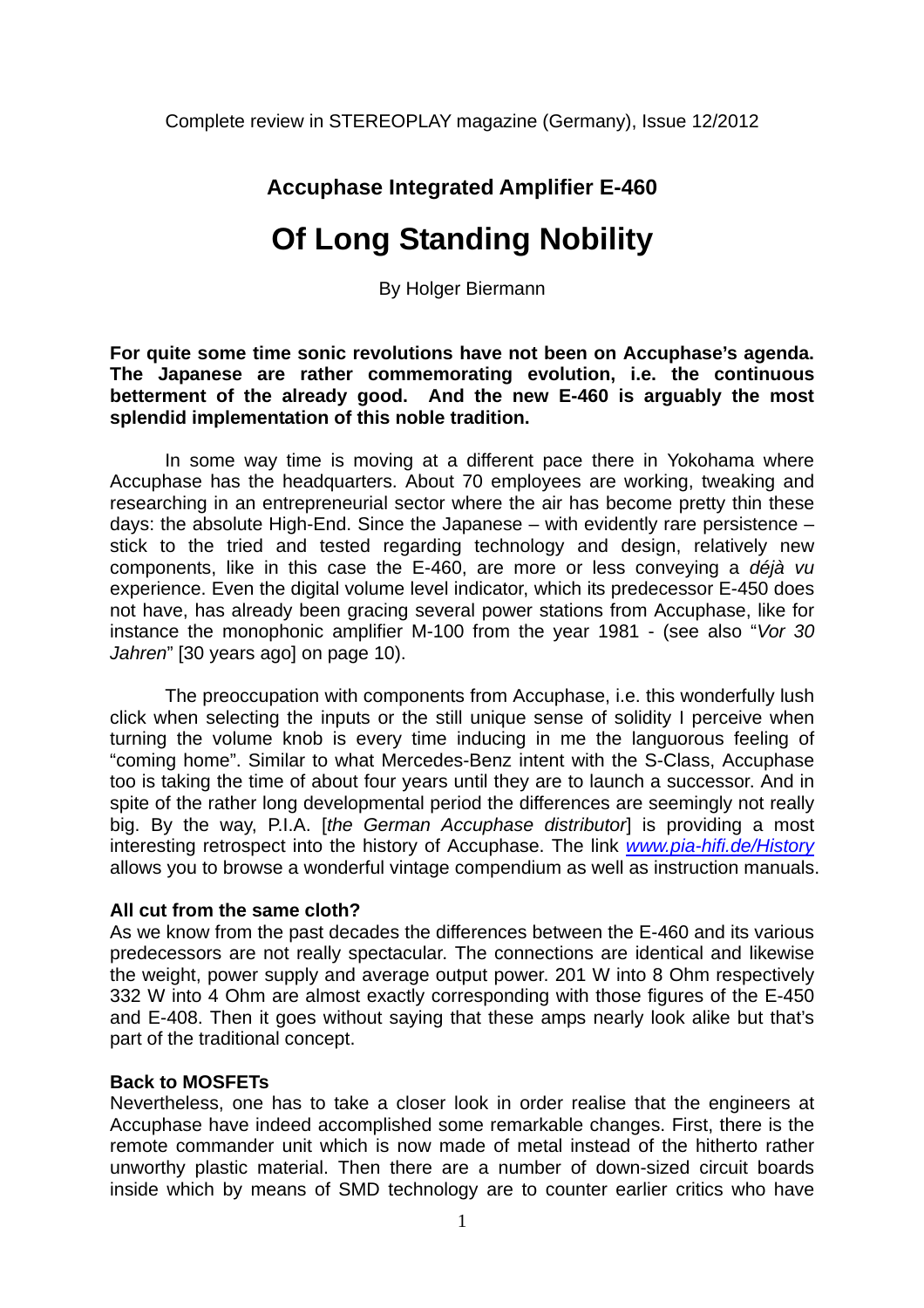been complaining about some signal paths within the circuitry being too long. We discover a fine tuning also in the processor-controlled AAVA volume control which is now generating even lesser noise, owing to more modern parts employed. In particular however the engineers have returned to the comforting, warm sound of MOSFETs. A step into the right direction because it's without question that these particular solid-state devices have after all founded the sonic reputation of the big amplifiers from Accuphase.

 Yet apart from all this progress it would make sense to also reconsider the already well-proven features, for example the pre-out function. An additional power amplifier could be connected here in order to get the best possible sound from one's speakers in a bi-amplified setup. In the past couple of months *STEREOPLAY* has gone through quite a few experiments in various configurations which eventually led us to the conclusion that in nearly all cases the sonic advantages of this mode of operation are clearly compensating the extra expenses. Since all amplifiers respectively power stages from Accuphase (including the integrated ones) come with a built-in gain factor of precisely 28 dB, there will never occur the problem of differing volume levels between the driven frequency ranges (high and low) when using any additional Accuphase power amp.

The largely balanced design of the E-460 implies the preferred use of balanced connection leads. Well, we cannot fully agree with this because during our listening tests we found the classic RCA leads in no way inferior to the XLR variants. In fact, the opposite is true.

The two installation ports at the rear panel of the E-460 should absolutely be regarded as an invitation for musical enjoyment in form of the excellent phono stage AD-20 or of the even more interesting D/A converter board DAC-30. We had ample time to audition the AD-20 as it was part of an extended E-450 test some time ago. This is why for this review we've dedicated ourselves more intensively to the DAC-30. Put in a nutshell: this option board sounds marvellously detailed and open, no matter which digital data processing format came in from the source. We took the T+A DAC 8 (tested in issue 09/2011) for comparison purposes whereupon both were involved in a most challenging duel. In the end the Accuphase DAC-30 won by a slight margin owing to its better rendition of low-level dynamics.

#### **Gentle power**

Anyway, whether T+A converter or option board, the new Accuphase integrated made quite clear right from the start that it inherited the power directly from its predecessors. In the meantime a hard disk with music from vinyl sampled to 24/192 kHz has taken a permanent residence in our listening room. Among many others it also contains such bizarre pieces like Charlie Antolini's "*Knock Out*". Although, musically speaking, of rather humble value I must admit that I listened to this drummer show with once again great enjoyment. The E-460 managed to hammer the load of drum beats into our listening room with verve, great precision and stunningly powerful nonetheless. Well, I got almost carried away by the illusion of "live"!

Certainly, it was not only the sheer power fascinating me, but even more so the ease the E-460 is able to convey. With its rather warm yet well tempered and perfectly executed rendition it is to overwhelm the listener with wonderful music. Voices are a pure joy because this amp has got the ability to push the envelope very